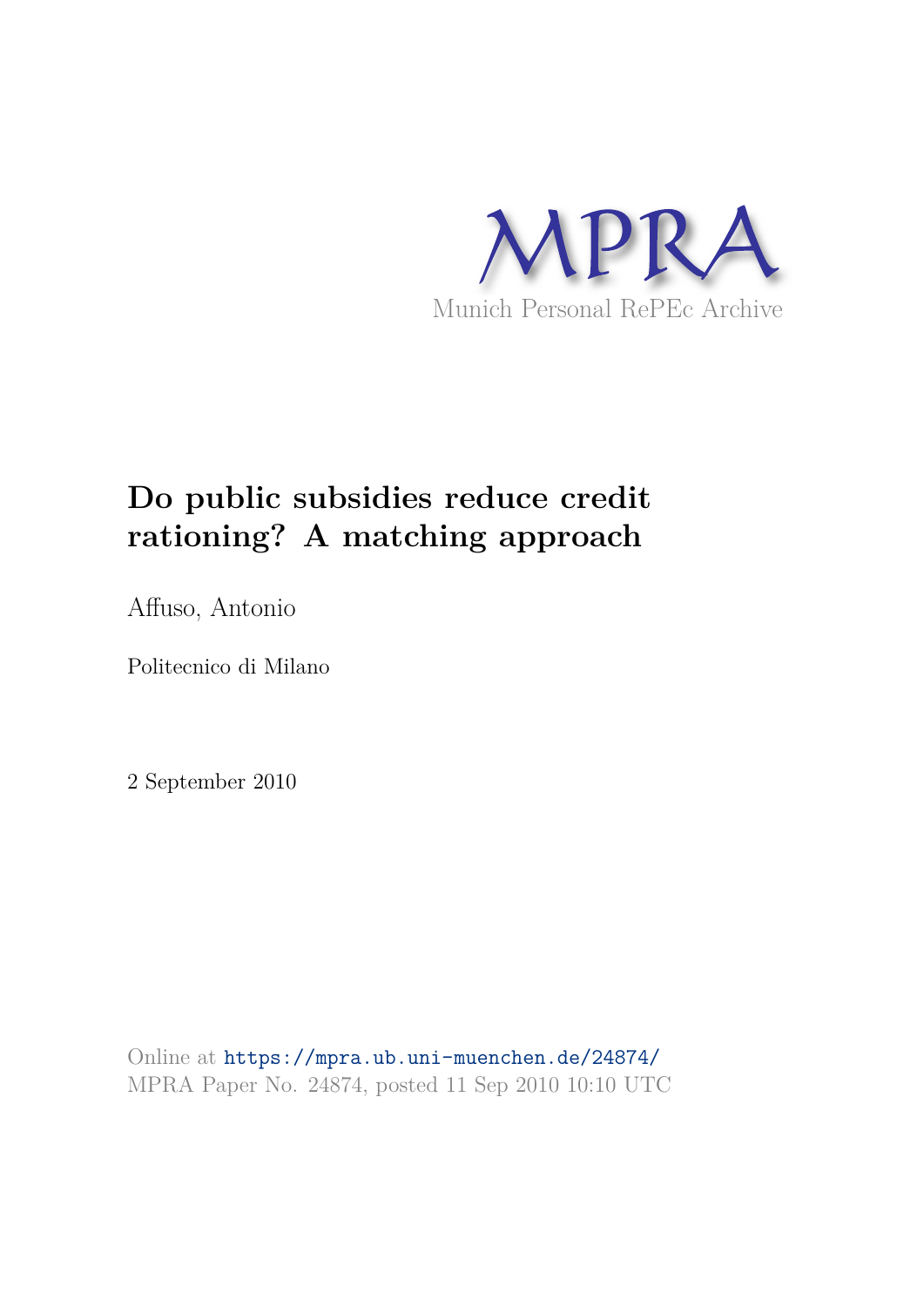Do public subsidies reduce credit rationing? A matching approach

Antonio Affuso

antonio.affuso@polimi.it;

Dipartimento BEST Politecnico di Milano Piazza Leonardo da Vinci, 32 20133 Milan – Italy

Keywords: Propensity score; Credit rationing; Public subsidies

JEL: C2, H2

Abstract: This paper uses propensity score matching techniques to investigate the effects of public subsidies on firms' credit rationing. My results suggest that public subsidies reduce the probability of a firm being credit rationing.

### **1. Introduction**

Public support to firms has been a traditional and important industrial policy measure in many countries for several decades. One of the reasons for public intervention is the existence of market failures or imperfections. Informational asymmetries between borrowers and lenders of funds in particular are used to justify subsidies to firms, especially small and medium-sized enterprises. Within this framework, the main purpose of public subsidies is offsetting market imperfections.

Although there is a great deal of literature on the effect of state aid in Italy, there is no agreement on its effectiveness. See Bagella and Becchetti (1998), Bronzini and De Blasio (2006) and Adorno, Bernini and Pellegrini (2007). These papers and many others focus on the effects on productivity, debt ratio, profitability and employment, but no empirical studies so far have analyzed the impact of public subsidies on credit rationing.

This paper therefore makes a contribution to current empirical literature by examining the effects of public funding on credit rationing of small and medium-sized Italian firms.

The basic idea of the paper is that public subsidies affect firms' ability to obtain more funds. This is because incentive has a positive effect on investments, which, in turn, act negatively on credit rationing through collateralization.

The problem of self-selection arises in this analysis, because in public financing programs, firms are selected on the basis of common characteristics. So subsidized firms and unsubsidized firms cannot be considered random draws. In order to overcome this problem, I use a Propensity Score Matching model.

The paper is organized as follows. Section 2 describes methodological issues and presents the database, Section 3 summarises the main results, and the last Section concludes.

### 2. **Methodological issues**

I focus on propensity score matching model to investigate a causal link between public incentives and firms' rationing.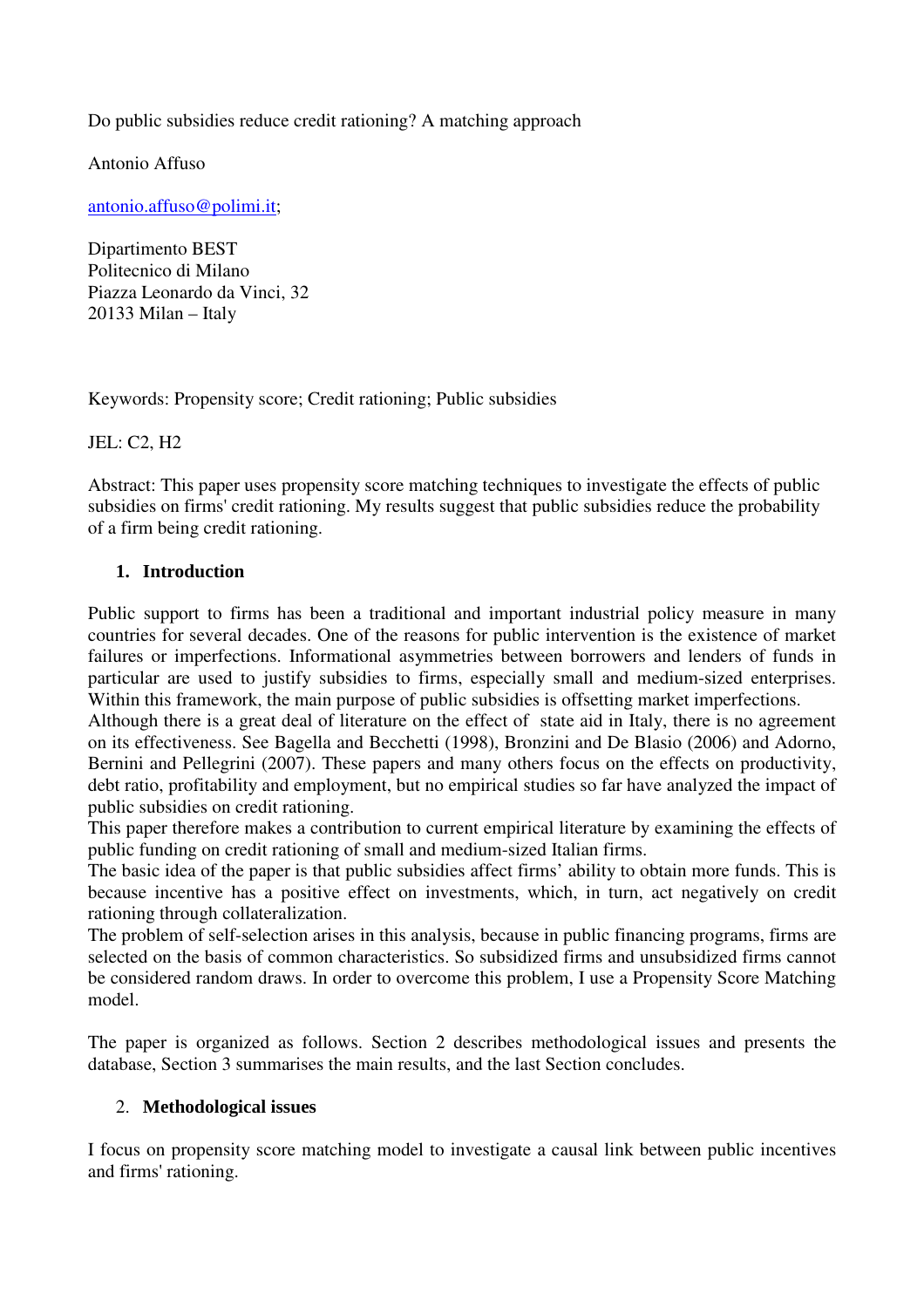Matching has become a popular approach to estimate casual treatment effects and empirical examples can be found in very different fields of study. Since they were introduced by Rosenbaum and Rubin (1983), propensity scores have been used in observational studies in many fields. Propensity score methods are relatively new to the economic literature; recent applications include Dehejia and Wahba (1999), Heckman, Ichimura, and Todd (1997), and Lechner (1999).

In this section I focus on propensity score matching model (Rosenbaum and Rubin (1983)) to investigate a causal link between public incentives and firms' rationing.

Matching methods, of which propensity score matching is an important subset, are attractive because focus attention on a specific causal effect of interest, and treat all variables other than the treatment variable as potentially confounding variables. In the matching approach, the influence of confounding variables is reduced by matching the potentially confounding covariates of the cases that experienced the treatment with cases that did not experience the treatment. However, the underlying identification requirement is that the program choice is independent of outcomes conditional on certain set of observables.

This assumption would be violated if unobserved characteristics of the individual independently impacted the likelihood of receiving treatment. The most common strategy for dealing with this problem is the use of instrumental variables (IV) estimator. Indeed, instrumental variables estimator provides an alternative strategy for the estimation of causal effects. Instrumental variables approach involves identifying instruments that are related to treatment but not to outcomes other than through their effects on treatment.

Imbens and Angrist (1994), however, have shown that the IV estimator for the treatment effect applies only under the unrealistic case where the treatment effect is constant within the population. In the more general case when responses to treatment vary among persons with the same characteristics, the method of instrumental variables breaks down without special assumptions.

Heckman (1997) shows that if responses to treatment vary, and if we are interested in estimating the mean effect of treatment on the treated, any valid application of the method of instrumental variables for estimating the treatment effects requires a behavioral assumption about how persons make their decisions about program participation.

Under a set of additional assumptions the IV estimator estimates the average effect of treatment for the subsample (LATE) of the population that is induced by a specific change in the value of the IV to select themselves into treatment. These assumptions introduce new sources of uncertainty. Furthermore, the LATE estimator relies for its consistency on the assumptions that the assignment to treatment mechanism is ignorable. So, instrumental variables estimation can eliminate endogeneity bias under a set of assumptions that themselves are rather strong and impractical to verify in most real research setting.

Moreover, Ichimura and Taber (2001) show that conditions justifying instrumental variables methods justify the matching method as a special case. With this in mind, in this paper I use propensity score method for its explanatory power and because it allows to appreciate immediately the equivalence of treatment and control groups and to perform simple matched pair analyses which adjust for confounding variables.

The propensity score is the probability for an individual of participating in a treatment given his observed covariates *X* . In this methodology treatment assignment and potential outcome are independent on propensity score.

In a sample of size N, for each individual i in the sample, for  $i = 1...N$ , let  $D_i$  indicate whether the treatment was received, with  $D_i = 1$  if individual *i* receives the treatment, and  $D_i = 0$  if individual *i* does not receive the treatment. Let  $(Y_i(0), Y_i(1))$  denote the two potential outcomes,  $Y_i(0)$  is the outcome of individual *i* when it is not exposed to the treatment and  $Y_i(1)$  is the outcome of individual *i* when it is exposed to the treatment. If both  $Y_i(1)$  and  $Y_i(0)$  were observable, then the effect of the treatment on *i* would be  $Y_i(1) - Y_i(0)$ .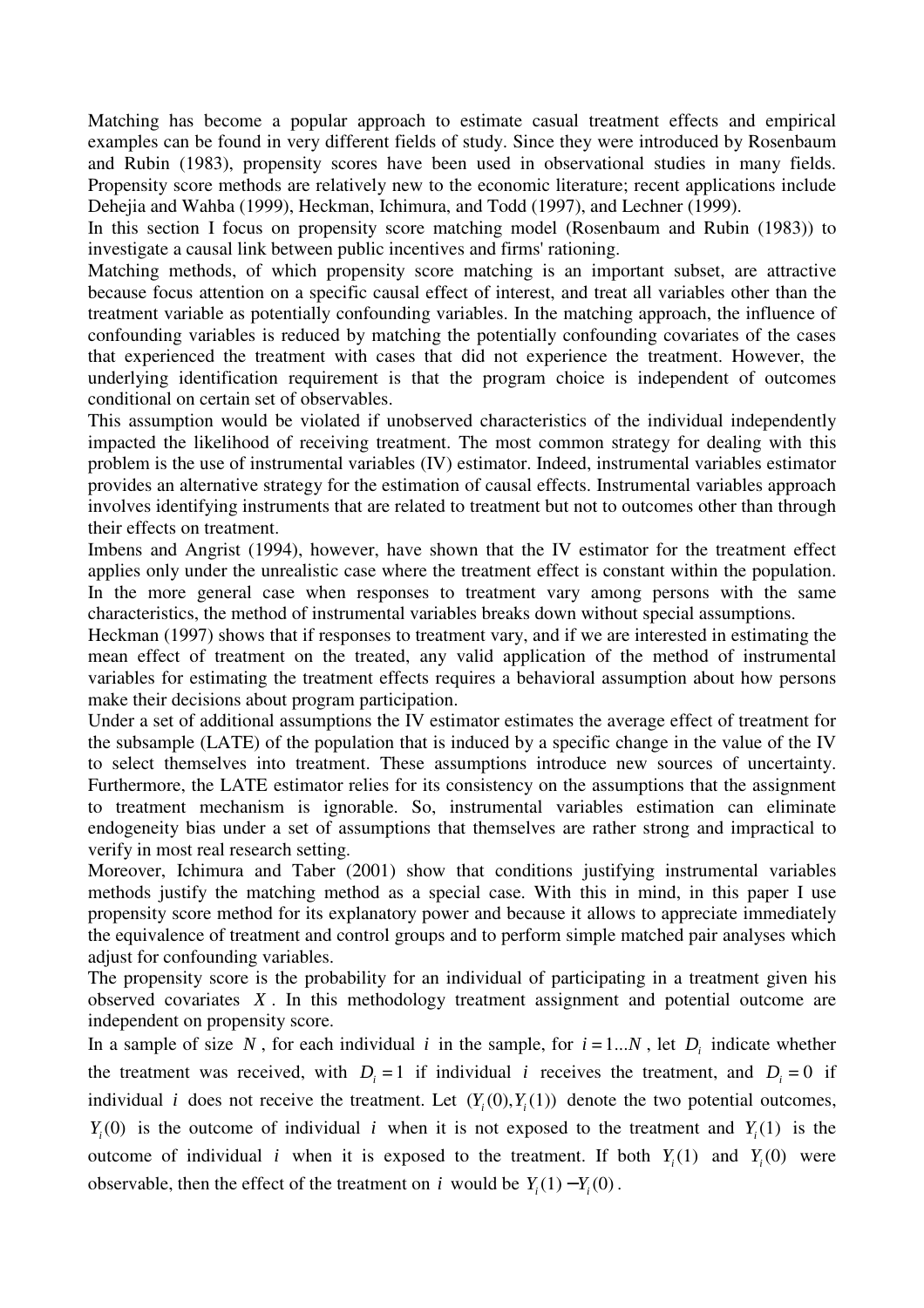However, only one of the two potential outcomes is observed for each individual and the other is unobserved or missing.

The causal effect  $\theta$  that results from receiving the treatment is:

$$
\theta = E[Y(1) - Y(0) | D = 1] = E[Y(1) | D = 1] - E[Y(0) | D = 1]
$$
\n(1)

where  $D = (0,1)$  is the indicator of exposure to the treatment. However, the counterfactual mean for those being treated,  $E[Y(0) | D = 1]$ , is not observable and in non-experimental studies it cannot be calculated as the arithmetic mean of non-treated units since:

$$
E[Y(0) | D = 1] \neq E[Y(0) | D = 0]
$$
\n(2)

Taking the mean outcome of non-treated individuals is not advisable since treated and non-treated individuals differ also in the absence of treatment. In non-experimental studies identifying assumptions need to be made to solve this problem.

Rubin (1977) introduces the *Conditional Independence Assumption* (CIA). The CIA means that participation and potential outcome are independent for individuals with the same set of exogenous characteristics  $(X = x_i)$ :

$$
(Y(0), Y(1)) \perp D \mid X \tag{3}
$$

If CIA holds,  $E[Y(0) | D = 0, X = x_i]$  can be used as a measure of potential outcome. CIA, however,

is only valid if all variables that influence treatment assignment and potential outcomes are observed simultaneously. This is a strong assumption that also requires a large number of exogenous characteristics.

Rosenbaum and Rubin (1983) suggest using "balancing scores" to reduce the vector of exogenous variables into a single scalar measure. They show that if potential outcomes are independent of treatment conditional on *X* , they are also independent of treatment conditional on a balancing score  $b(X)$ . The propensity score  $p(D=1|X) = p(X)$  is one possible balancing score. Rosenbaum and Rubin proposed propensity score matching as a method of reducing the bias in the estimation of treatment effects with observational data sets. For each individual, other individuals whose characteristics are similar to those being treated, but who were not exposed to the treatment, are used to calculate the counterfactual. The propensity score is used to select from the control group the most comparable counterpart. This corrects for selection bias that stems from differences between the two groups.

The propensity score satisfies two important properties that reduce bias in the estimation procedure:

• *Balancing property:*  $D \perp X \mid p(X)$ ; ensures that, given the propensity score, the treatment and the observables are independent;

• *Unconfoundedness property*: if  $(Y(1), Y(0)) \perp D | X$  then  $(Y(1), Y(0)) \perp D | p(X)$ ; ensures that, given the propensity score, the treatment and potential outcomes are independent.

The difficulty with matching estimators lies in determining when matches for treated and nontreated individuals are close enough.

The methodology I use was developed by Becker and Ichino (2002). The method is based on the computation of the propensity score using a standard probit or logit model. Using the predicted propensity score for each individual, the sample is divided into equally-spaced intervals of the propensity score. Within each block, the mean propensity scores for treated and non-treated individuals are compared and tested to see if they are identical. If they are not, the interval is split in half. Once equality of propensity score has been achieved, characteristics of individuals within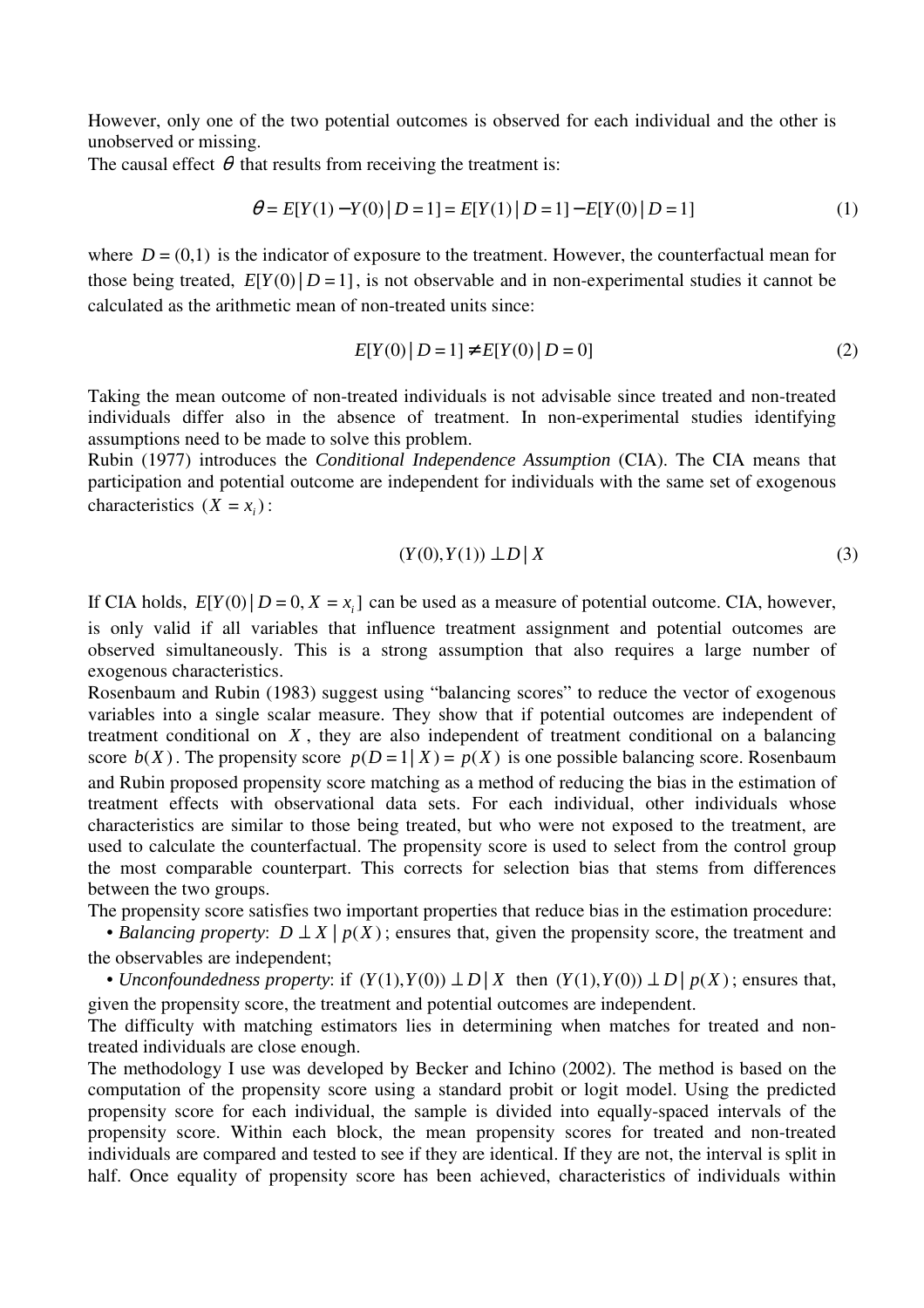blocks are compared to see if they are identical on average. If this balance is achieved within blocks, the *average effect of treatment on treated* (ATT) is calculated.

In calculating the ATT, various methods have been proposed to overcome the problem that the probability of observing two individuals with exactly the same value of the propensity score is in principle zero since  $p(X)$  is a continuous variable. In this paper I use the Nearest Neighbor Matching method.

In the Nearest Neighbor Matching estimator, the individual from the comparison group is chosen as a matching partner for a treated individual that is closest in terms of propensity score. It uses a single match and hence ensures the smallest propensity-score distance between the two units.

Becker and Ichino (2002) underline that in the Nearest Neighbor method, all treated units find a match. However, it is obvious that some of these matches are fairly poor, because for some treated units the Nearest Neighbor may have a very different propensity score and nevertheless still contribute to the estimation of the treatment effect.

The data used in this paper come from the Survey of Manufacturing Firms carried out by Area Studi of Capitalia Bank. I use two samples, one for the period 1995-1997, and one for the period 1998- 2000. Data are available until 2006 but I did not use this survey because it would reduce significantly the number of observations. Indeed, many firms which are in the period 1995-2000 are missing in the following period.

The samples were stratified according to size, industry, and location and thus constitute a statistically significant representation of Italian manufacturing industry.

The database contains microdata at firm level for Italian enterprises and contains balance sheet information as well as information about direct public financial subsidies and credit rationing. In this section I refer to a panel which comprises the subsample of firms that are always present during the time window. In order to identify the firms having received public aids I use the information from the survey covering 1995-1997. Indeed this information is given at the end of the period and is referred to the previous three years. In this way, using data on credit rationing from the survey years 1998-2000, I can observe the effect of receiving public incentives in the second period.

I assume that a firm is credit rationed if it answers 'Yes' to two of these three questions on access to credit:

(i) Whether at the current market interest rate they wish a larger amount of credit; (ii) Whether they would be willing to accept a small increase in the interest rate charged in order to obtain more credit; (iii) Whether they have applied for credit but have been turned down by the financial intermediary.

I define outcome  $Y_i$  for firm *i* from a sample of  $i = 1...N$  firms. I assume that  $Y_i$  is binary and represents whether or not a firm is rationed. The observed covariates *X* which are used in this analysis are the *share of fixed assets on total assets* as a proxy for asset collateral value (Johnson, 1997). In fact, tangibility eases the availability of debt and improves the terms on which debt is available. The collateral value of fixed assets depends directly on the liquidation value, so it is possible to use this measure as a proxy for project liquidation values. Because leverage is positively associated with liquidation value (Harris and Raviv 1990), liquidation value is negatively linked with credit rationing; the *share of long term financial assets on total assets*; the *ratio between short term financial assets and total assets;* the *ratio of gross operating surplus on total sales* as a measure of profitability; the productivity is measured by the *ratio of sales per worker*; and the *total bank debt of the firm divided by total liabilities*. There are also a dummy variable that represents the firm size.

*D* represents subsidies to firms;  $D = 1$  if the firm receives subsidy,  $D = 0$  otherwise. The problem of missing data arises because for each individual only one outcome is observed, that the firm is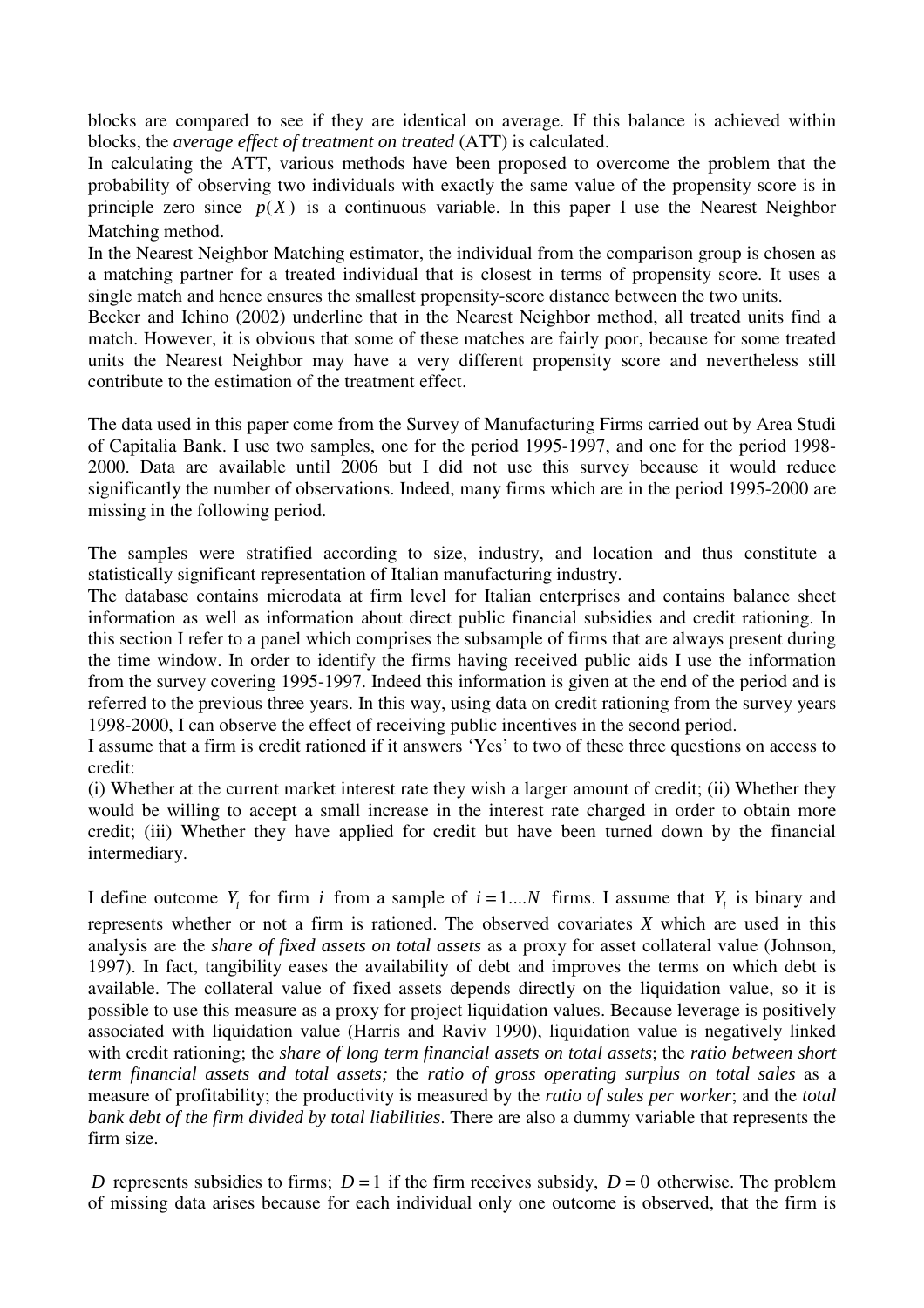subsidized or not, but never both. The decision of a firm to apply for public assistance as well as the selection mechanisms generate a group of firms with special characteristics. In fact firms' characteristics influence the probability of receiving subsidies. A comparison between firms using the initial data set would therefore lead to biased results due to the difference between both groups. In my panel some covariates have missing data. To estimate propensity scores I use a complete-data analysis which uses only observations where all variables are observed.

The hypothesis is that missing values are *missing completely at random* (MCAR), in other words missing values are randomly distributed throughout the panel. If the missing values are MCAR, then the listwise deletion will give unbiased estimates. The only disadvantage is a reduction in statistical power, but this is not a problem if the sample is sufficiently large.

I use the propensity score matching approach to investigate the effects of public subsidies on firms' credit rationing. Credit rationing can thus be thought of as a proxy of a firm's performances, in the same way as firm's productivity and profitability.

## **3. Results**

In this Section I present the main results of the analysis. They show that direct subsidies significantly lower the level of firms' rationing. This confirms the interpretation of some literature which considers public intervention as an opportunity to correct market failures.

I estimate the propensity score using the procedure developed by Becker and Ichino (2002). In the first step, the procedure identifies the optimal number of blocks that ensures that the mean propensity score is not different for treated units and controls in each blocks. In my case the final number of blocks is 9.

In the second step, the balancing property of the propensity score is tested and is satisfied in my analysis.

I impose the common support condition, which implies that the test is performed only on the observations whose propensity score lies in the intersection of the supports of the propensity score of treated and controls, to improve the quality of the matches used to estimate the ATT. To estimate ATT, I use the Nearest Neighbor Matching method.

As the Table below shows, the Nearest Neighbor method shows that the effect of public subsidies on the ATT is always negative and significantly different from zero. This means that subsidized firms are less credit rationed than non-subsidized firms.

More specifically, the likelihood of being rationed is reduced by 2.6 percentage points.

|                | Nearest Neighbor |
|----------------|------------------|
| Estimate (ATT) | $-0.026$         |
| t-value        | $-1.945$         |
| n. treated     | 504              |
| n.controls     | 291              |

|  | <b>Table 1: ATT Estimates</b> |
|--|-------------------------------|
|  |                               |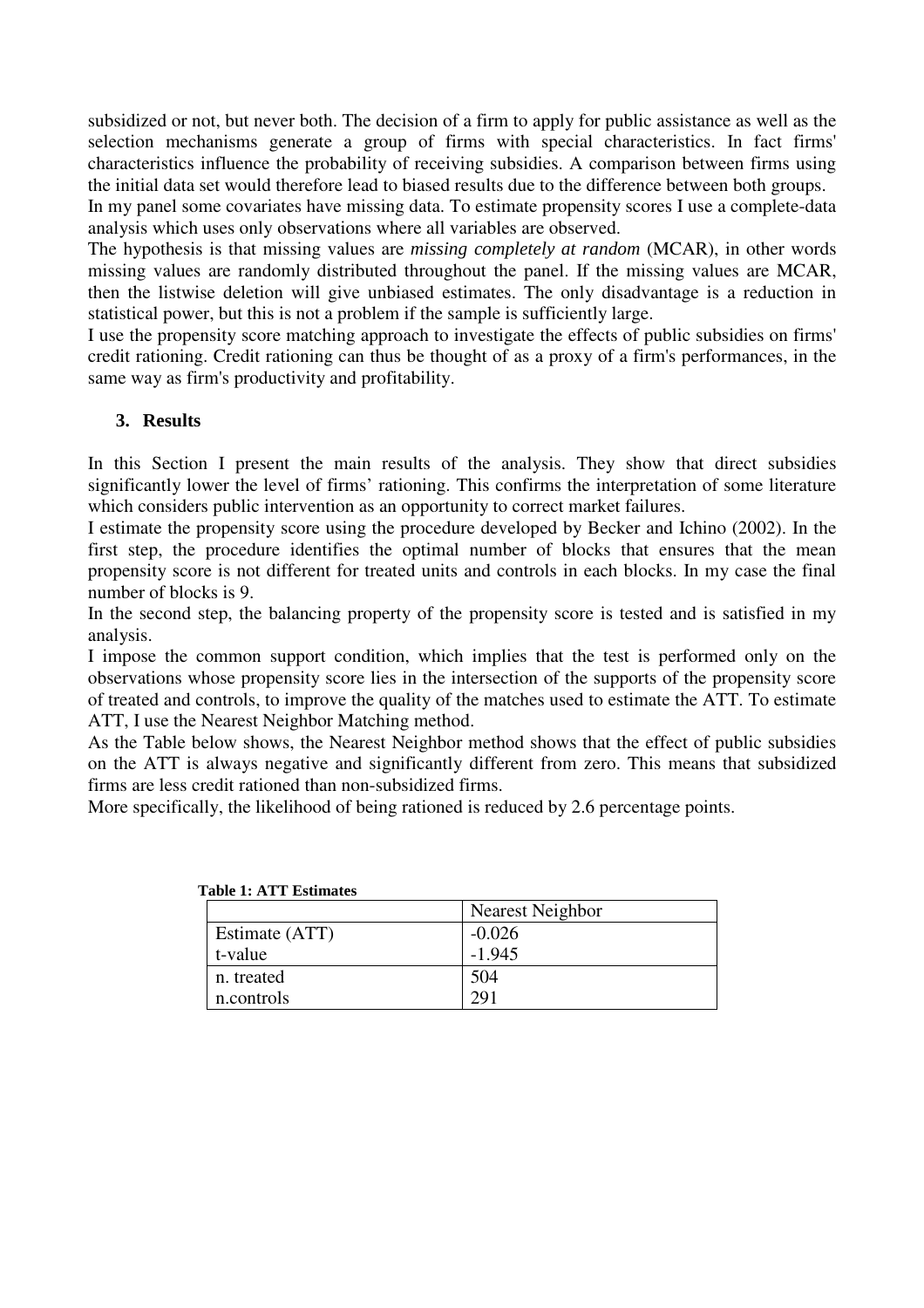### **4. Conclusions**

I analyze the effects of public incentives on credit rationing. I use the propensity score method to avoid self-selection problems and I find that public subsidies reduce the probability of a firm being credit rationing.

Is possible to interpret these findings in different ways. On the one hand, public subsidies increase the amount of fixed investments and allow firms to have more collateral to offer to the banks. Public subsidies in fact change the firm's capital structure. Bagella and Becchetti (1998) partially confirm this hypothesis; they find that in the short run, subsidies cause a higher level of indebtedness. Moreover, the public screening process can be considered by the banks as a preliminary selection process of firms. Firms that receive subsidies have safer investment projects.

Third, because investment in machinery and equipment has a positive effect on productivity, as shown by De Long and Summers (1991), investment subsidies may increase firms' productivity in the short run, diminishing the credit rationing of firms.